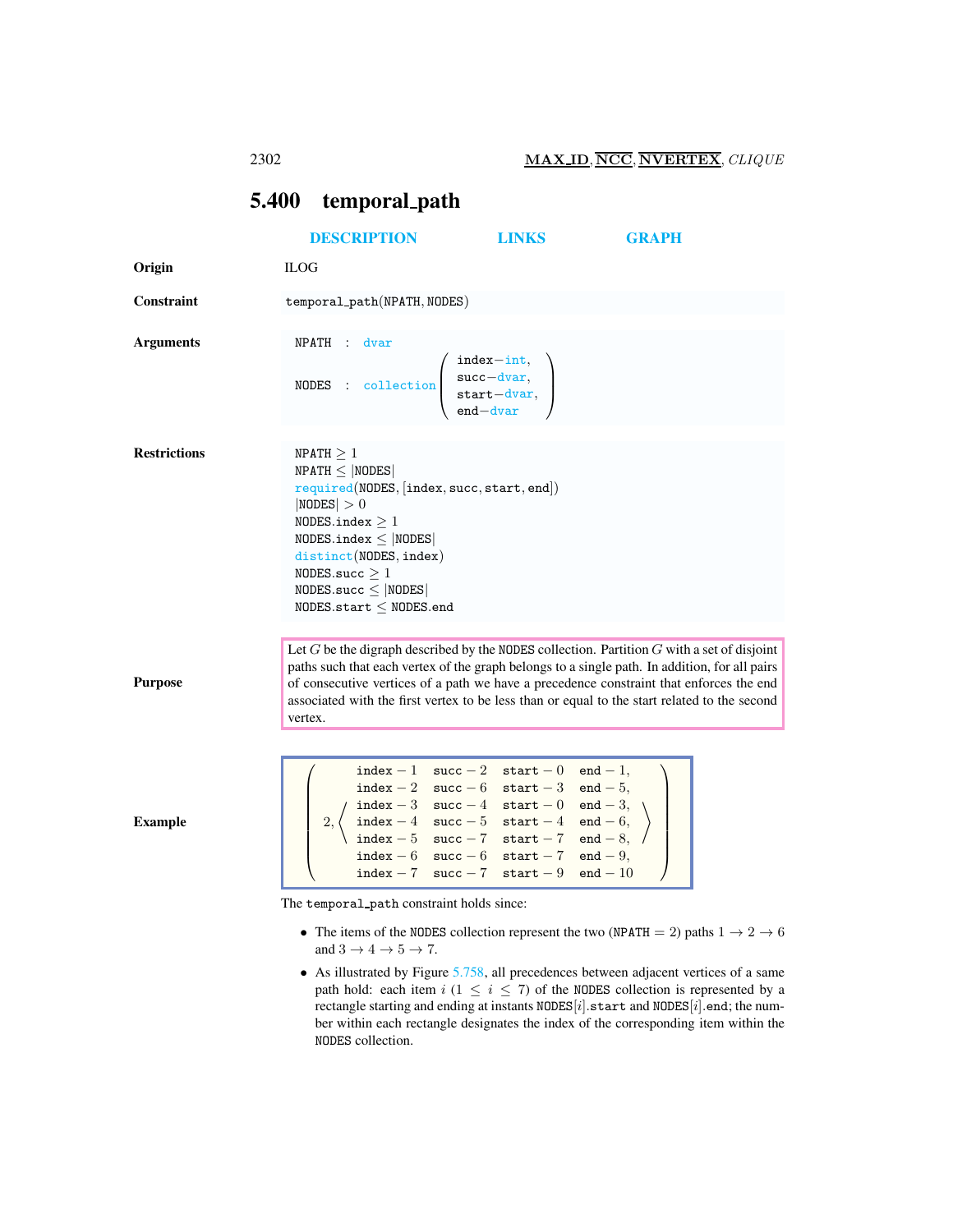

<span id="page-1-0"></span>Figure 5.758: The two paths of the Example slot represented as two sequences of tasks

| <b>Typical</b>    | NPATH <  NODES <br> NODES  > 1<br>NODES.start < NODES.end                                                                                                                                                                                                                                                                                           |
|-------------------|-----------------------------------------------------------------------------------------------------------------------------------------------------------------------------------------------------------------------------------------------------------------------------------------------------------------------------------------------------|
| <b>Symmetries</b> | • Items of NODES are permutable.                                                                                                                                                                                                                                                                                                                    |
|                   | • One and the same constant can be added to the start and end attributes of all<br>items of NODES.                                                                                                                                                                                                                                                  |
| Arg. properties   | Functional dependency: NPATH determined by NODES.                                                                                                                                                                                                                                                                                                   |
| <b>Remark</b>     | This constraint is related to the path constraint of <b>Ilog Solver</b> . It can also be directly<br>expressed with the cycle $[41]$ constraint of <b>CHIP</b> by using the <i>diff nodes</i> and the origin<br>parameters. A generic model based on linear programming that handles paths, trees and<br>cycles is presented in $[244]$ .           |
| Reformulation     | The temporal_path(NPATH, NODES) constraint can be expressed in term of a conjunction<br>of one path constraint, NODES element constraints, and NODES inequalities constraints:                                                                                                                                                                      |
|                   | • We pass to the path constraint the number of path variable NPATH as well as the<br>items of the NODES collection form which we remove the start and end attributes.                                                                                                                                                                               |
|                   | • To the <i>i</i> -th $(1 \le i \le  NODES )$ item of the NODES collection, we create a variable<br>$Start_{succ_i}$ and an element (NODES [i].succ, $\langle T_{i,1}, T_{i,2}, \ldots, T_{i,\text{NODES}} \rangle$ , $Start_{succ_i}$ )<br>constraint, where $T_{i,j}$ = NODES[i] start if $i \neq j$ and $T_{i,i}$ = NODES[i] end oth-<br>erwise. |
|                   | • Finaly to the <i>i</i> -th $(1 \le i \le  NODES )$ item of the NODES collection, we also create an<br>inequality constraint NODES [i] end $\leq Start_{succ_i}$ . Note that, since $T_{i,i}$ was initialised<br>to NODES [i] end, the inequality NODES [i] end $\leq T_{i,j}$ holds when $i = j$ .                                                |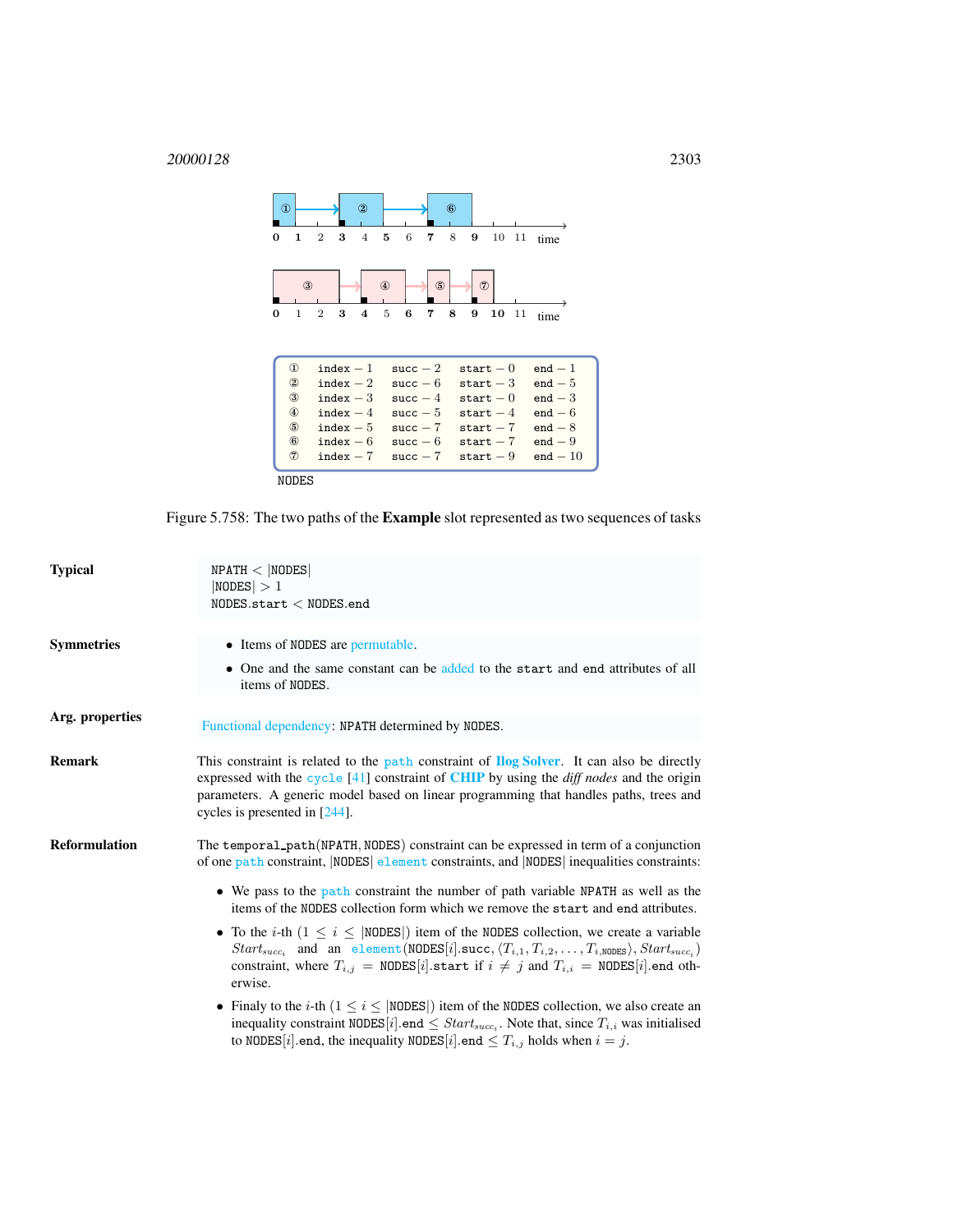<span id="page-2-0"></span>

|          | With respect to the <b>Example</b> slot we get the following conjunction of constraints: |
|----------|------------------------------------------------------------------------------------------|
|          | $path(2, \{index - 1 succ - 2, index - 2 succ - 6, index - 3 succ - 4,$                  |
|          | index $-4$ succ $-5$ , index $-5$ succ $-7$ , index $-6$ succ $-6$ ,                     |
|          | index $-7$ succ $-7$ ),                                                                  |
|          | element $(2, (1, 3, 0, 4, 7, 7, 9), 3),$                                                 |
|          | element $(6, (1, 5, 0, 4, 7, 7, 9), 7)$ ,                                                |
|          | element $(4, (1, 5, 3, 4, 7, 7, 9), 4)$ ,                                                |
|          | element $(5, (1, 5, 3, 6, 7, 7, 9), 7)$ ,                                                |
|          | element $(7, (1, 5, 3, 6, 8, 7, 9), 9)$ ,                                                |
|          | element $(6, (1, 5, 3, 6, 8, 9, 9), 9)$ ,                                                |
|          | element $(7, (1, 5, 3, 6, 8, 9, 10), 10)$ ,                                              |
|          | $1 \leq 3, 5 \leq 7, 3 \leq 4, 6 \leq 7, 8 \leq 9, 9 \leq 9, 10 \leq 10.$                |
| See also | common keyword: path_from_to(path).                                                      |
|          | implies (items to collection): at least_nvector.                                         |
|          | specialisation: path (time dimension removed).                                           |
| Keywords | <b>combinatorial object:</b> path.                                                       |
|          | <b>constraint type:</b> graph constraint, graph partitioning constraint.                 |
|          | final graph structure: connected component.                                              |
|          | <b>modelling:</b> sequence dependent set-up, functional dependency.                      |
|          | <b>modelling exercises:</b> sequence dependent set-up.                                   |
|          |                                                                                          |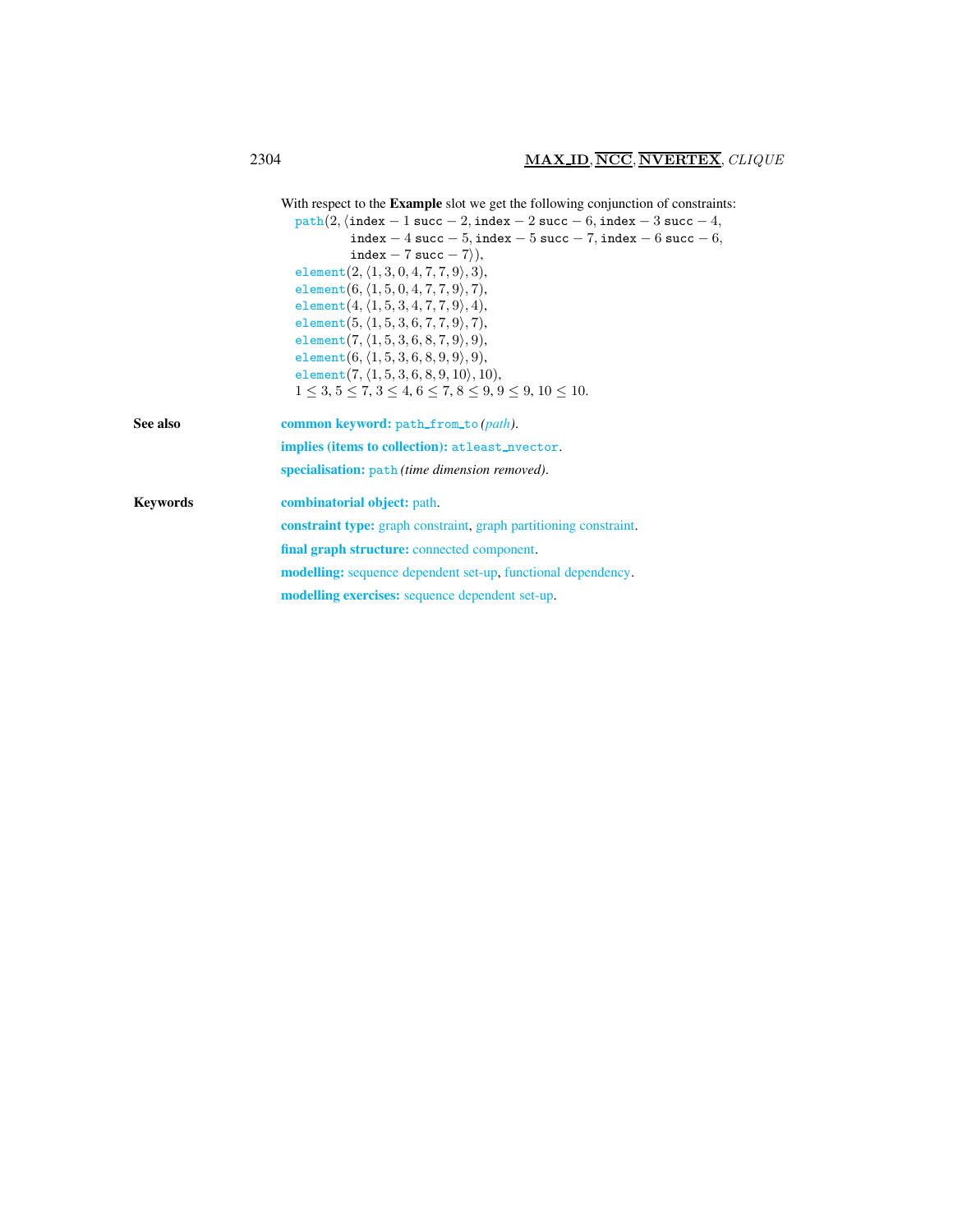## <span id="page-3-0"></span><sup>20000128</sup> 2305

| Arc input(s)        | <b>NODES</b>                                                                                                                                                                                               |
|---------------------|------------------------------------------------------------------------------------------------------------------------------------------------------------------------------------------------------------|
| Arc generator       | $CLIQUE \rightarrow collection(nodes1, nodes2)$                                                                                                                                                            |
| Arc arity           | $\overline{2}$                                                                                                                                                                                             |
| Arc constraint(s)   | $\bullet$ nodes1.succ = nodes2.index<br>$\bullet$ nodes1.succ = nodes1.index $\lor$ nodes1.end $\leq$ nodes2.start<br>$\bullet$ nodes1.start $\leq$ nodes1.end<br>$\bullet$ nodes2.start $\leq$ nodes2.end |
| Graph property(ies) | $\bullet$ MAX ID < 1<br>$\bullet$ NCC= NPATH<br>$\bullet$ NVERTEX=  NODES                                                                                                                                  |
| Graph model         | The arc constraint is a conjunction of four conditions that respectively correspond to:                                                                                                                    |
|                     | • A constraint that links the successor variable of a first vertex to the index attribute of<br>a second vertex,                                                                                           |
|                     | • A precedence constraint that applies on one vertex and its distinct successor,                                                                                                                           |
|                     | • One precedence constraint between the start and the end of the vertex that corre-<br>sponds to the departure of an arc,                                                                                  |
|                     | • One precedence constraint between the start and the end of the vertex that corre-<br>sponds to the arrival of an arc.                                                                                    |
|                     | We use the following three graph properties in order to enforce the partitioning of the graph<br>in distinct paths:                                                                                        |
|                     | • The first property $\text{MAX}$ , ID< 1 enforces that each vertex has no more than one<br>predecessor (MAX_ID does not consider loops),                                                                  |
|                     | • The second property $NCC = NPATH$ ensures that we have the required number of<br>paths,                                                                                                                  |
|                     | • The third property $\bf{NVERTEX}$   NODES   enforces that, for each vertex, the start<br>is not located after the end.                                                                                   |
|                     | Dorts $(\Lambda)$ and $(\mathbb{R})$ of Figure 5.750 respectively show the initial and final graph associated                                                                                              |

Parts (A) and (B) of Figure [5.759](#page-4-0) respectively show the initial and final graph associated with the Example slot. Since we use the MAX\_ID, the NCC and the NVERTEX graph properties we display the following information on the final graph:

- We show with a double circle a vertex that has the maximum number of predecessors.
- We show the two connected components corresponding to the two paths.
- We put in bold the vertices.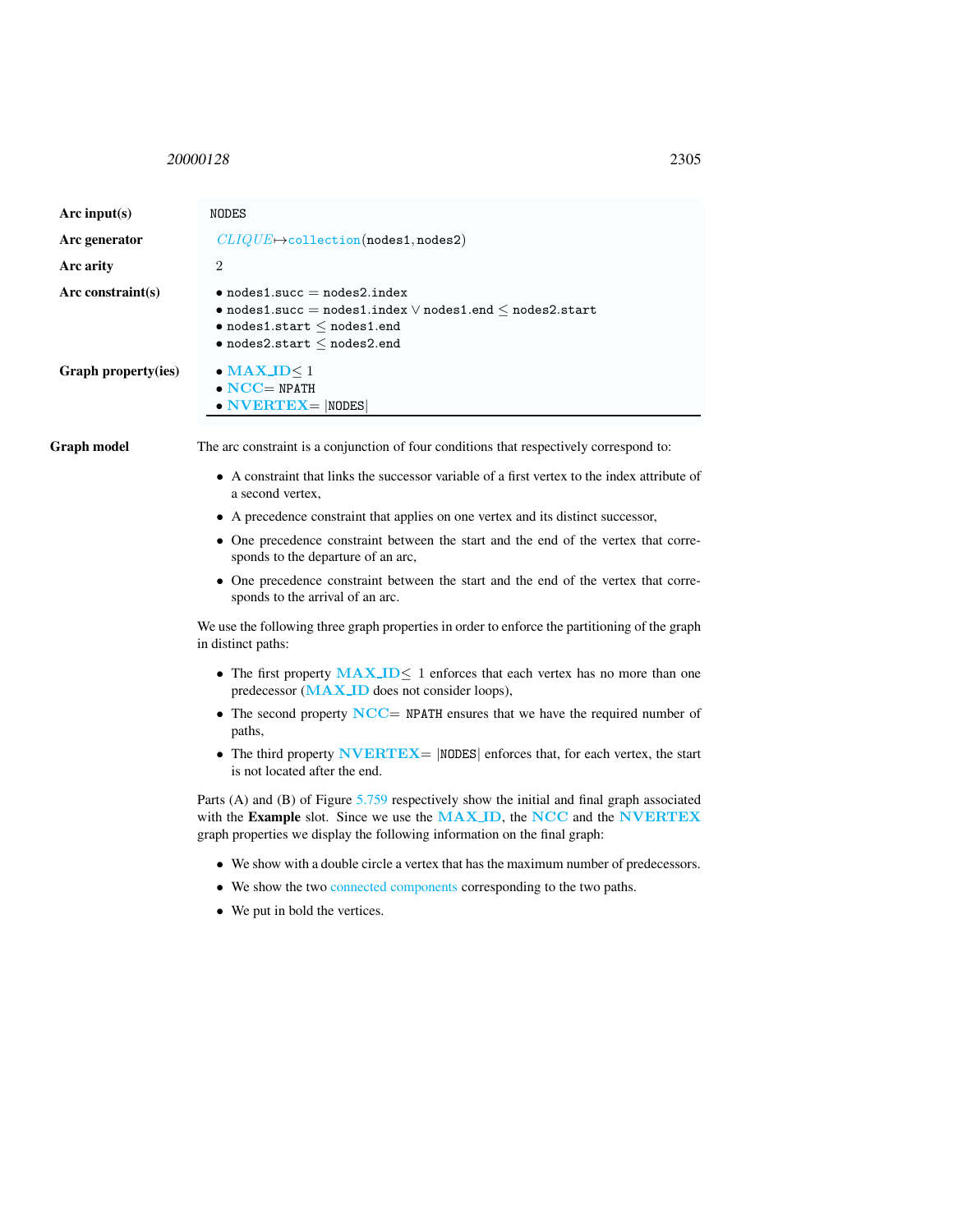

<span id="page-4-0"></span>Figure 5.759: Initial and final graph of the temporal path constraint